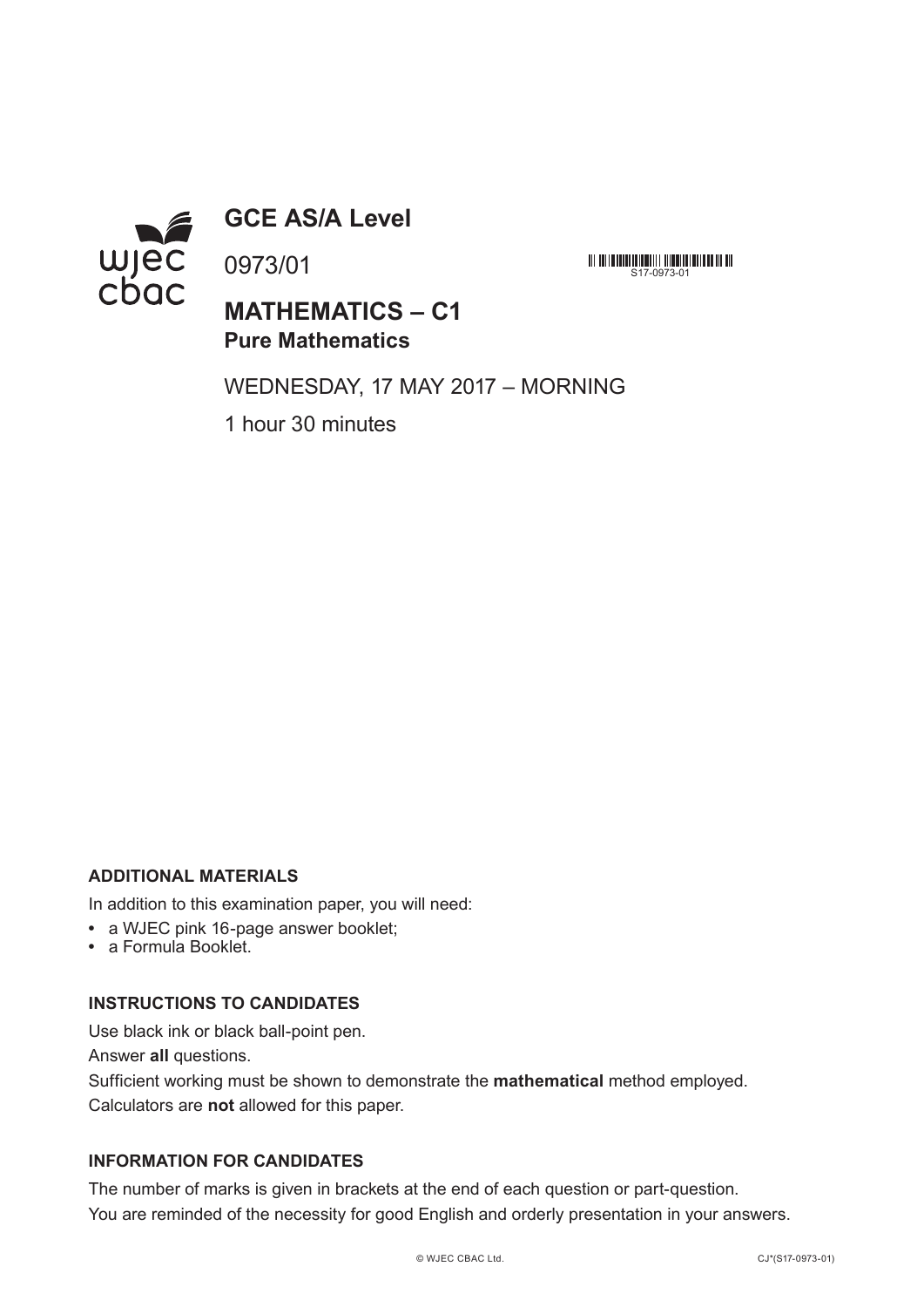- **1.** The points *A* and *B* have coordinates (–2, 3) and (4, 5) respectively. The line *L*1 passes through the point *B* and is **perpendicular** to *AB*.
	- *(a)* (i) Find the gradient of *AB*.
		- (ii) Find the equation of  $L_1$ .  $[5]$

The line  $L_2$  has equation  $x + 2y + 1 = 0$ . The lines  $\bar{L}_1$  and  $L_2$  intersect at the point *C*.

- *(b)* (i) Show that *C* has coordinates (7, –4).
	- (ii) Show that the value of cos  $\hat{BCA}$  may be expressed in the form  $\frac{3}{\sqrt{2}}$ , where a is an integer whose value is to be found. [7] *a*  $\lambda$
- *(c)* The line *CB* is extended to the point *D* so that *B* is the mid-point of *CD*.
	- (i) Find the coordinates of *D*.
	- (ii) **Write down** the geometrical name for the triangle *ACD*. [3]
- **2.** Simplify

(a) 
$$
\frac{5\sqrt{5}-9}{3+2\sqrt{5}}
$$
, [4]

(b) 
$$
\left(2\sqrt{13}\right)^2 - \left(3\sqrt{7} \times \sqrt{28}\right) - \frac{5\sqrt{99}}{\sqrt{11}}
$$
 (4)

- **3.** The curve *C* has equation  $y = \frac{3}{4}x^2 4x 10$ .
	- *(a)* The point *P* has coordinates (6, –7) and lies on the curve *C*. Find the equation of the **tangent** to *C* at *P*. [4]
	- *(b)* The point *Q* lies on *C* and is such that the gradient of the **normal** to *C* at *Q* is –2. Find the *x*–coordinate of *Q*. [3]
- **4.** (a) Express  $-2x^2 20x + 35$  in the form  $a(x + b)^2 + c$ , where the values of the constants  $a, b$  and  $c$  are to be found. [3]
- *(b)* **Without carrying out any further calculation**, write down the stationary value of  $y = -2x^2 - 20x + 35$  and state whether this stationary value is a maximum or a minimum. [2]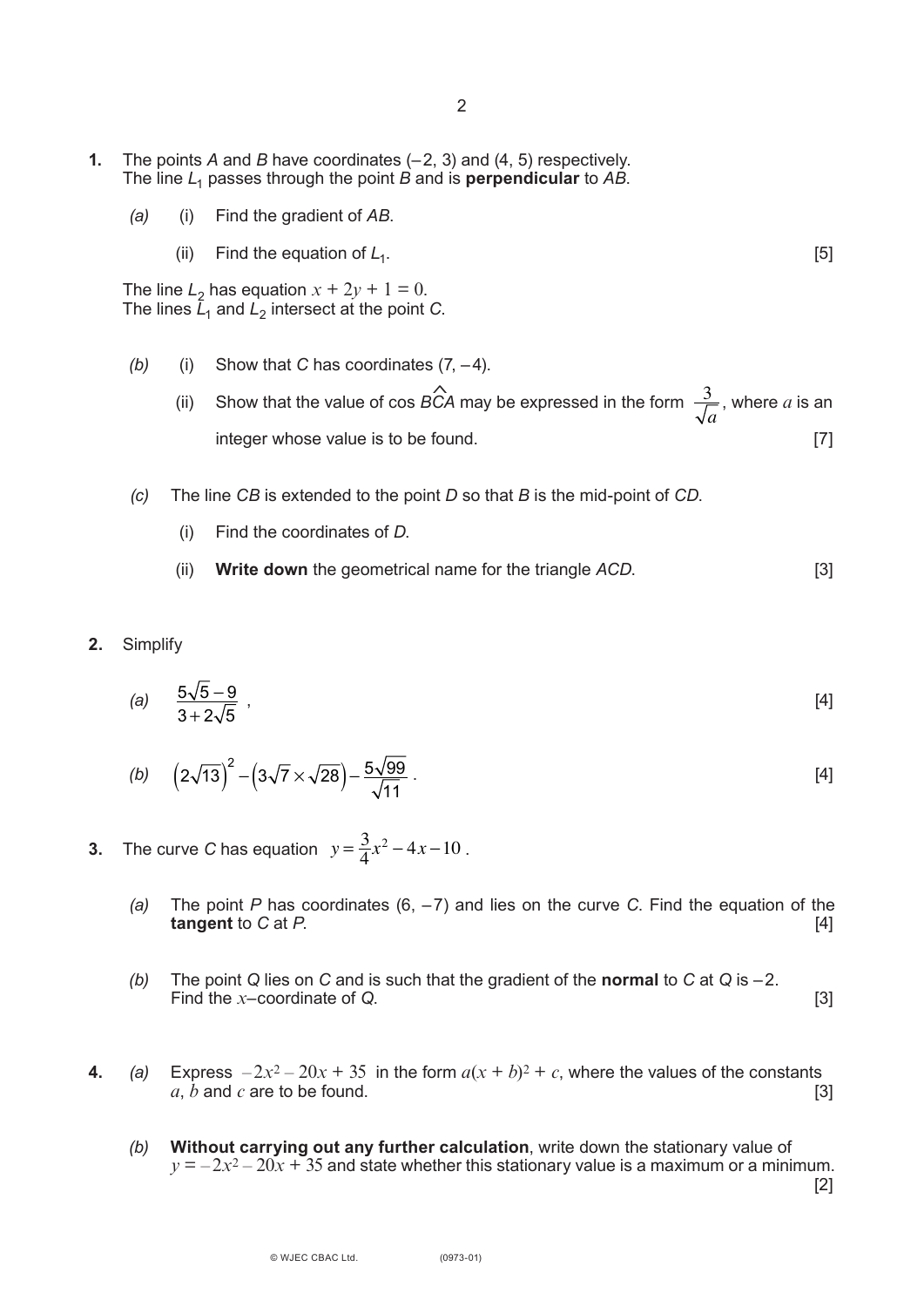**5.** *(a)* Use the binomial theorem to expand  $\left(x + \frac{2}{x}\right)^4$ , simplifying each term of the expansion. [4] 4

3

- *(b)* In the binomial expansion of  $(a + 2x)^6$ , where  $a \neq 0$ , the coefficient of the term in  $x^2$  is equal to the coefficient of the term in  $x$ . Find the value of  $a$ .  $[4]$
- **6.** Solve the inequality  $2x^2 + 11x + 12 \ge 0$ . [3]
- **7.** *(a)* Given that  $x 2$  is a factor of  $kx^3 + 2x^2 41x + 10$ , write down an equation satisfied by  $k$ . Hence show that  $k = 8$ . [2]
	- (b) Factorise  $8x^3 + 2x^2 41x + 10$ . [3]
	- *(c)* Find the remainder when  $8x^3 + 2x^2 41x + 10$  is divided by  $2x + 1$ . [2]
- **8.** The diagram shows a sketch of the graph of  $y = f(x)$ . The graph passes through the points  $(-4, 0)$  and  $(8, 0)$  and has a minimum point at  $(2, -6)$ .



- *(a)* Sketch the graph of  $y = -\frac{1}{2}f(x)$ , indicating the coordinates of the stationary point and the coordinates of the points of intersection of the graph with the *x*-axis. [3]
- *(b)* Siân is asked by her teacher to draw the graph of  $y = f(ax)$  for various non-zero values of the constant *a*. Write down two facts about the stationary point on Siân's graph which will always be true whatever her choice of *a*. [2]

# **TURN OVER**